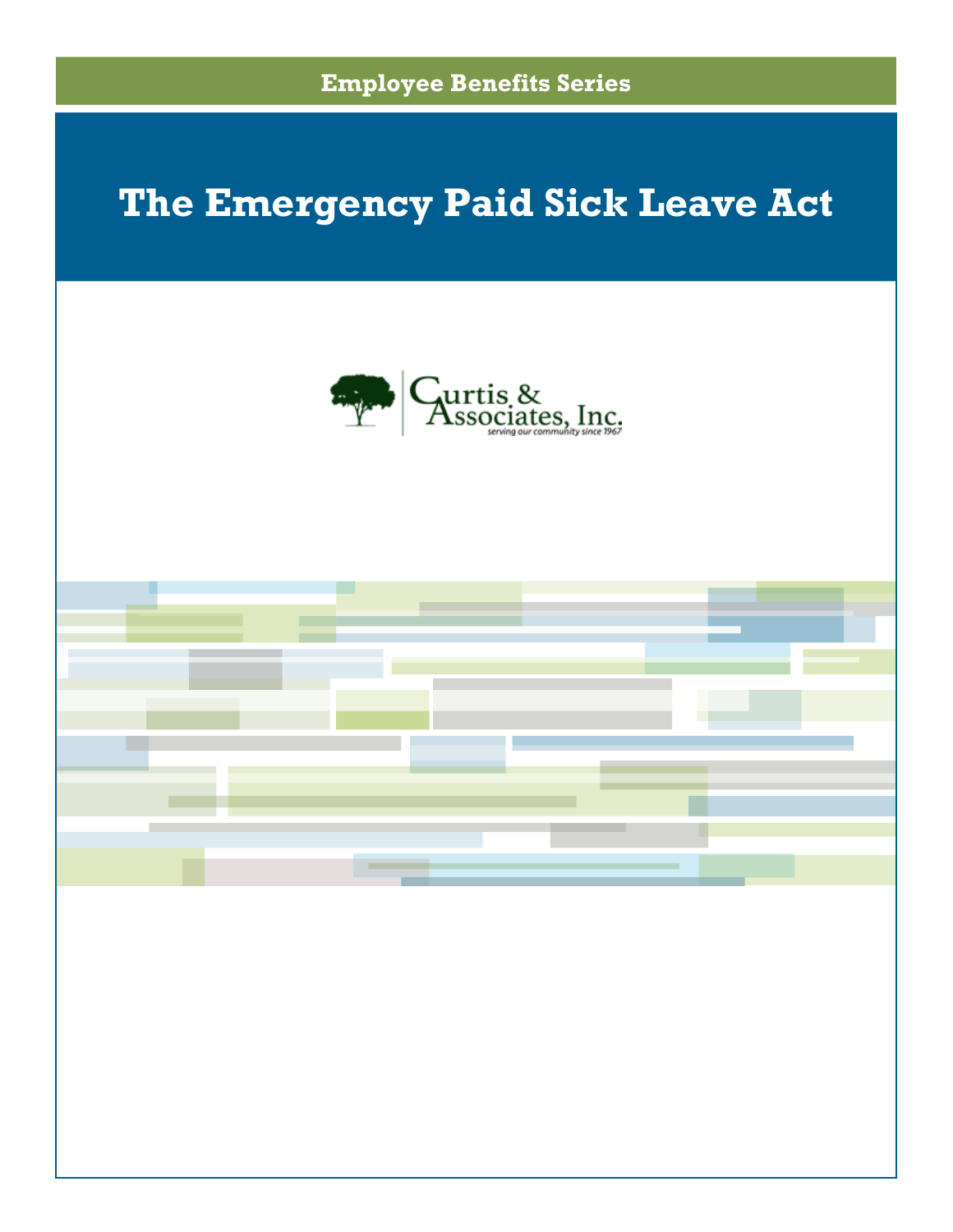# **The Emergency Paid Sick Leave Act**

In response to the coronavirus (COVID-19) pandemic, on March 18, 2020, Congress enacted a bill providing various forms of relief, including two separate laws mandating that employers give employees paid leave for specified purposes related to COVID-19. The two leave laws are the **Emergency Family and Medical Leave Expansion Act**, and the **Emergency Paid Sick Leave Act**. The leave mandates take effect no later than 15 days after passage (April 2, 2020) and sunset on Dec. 31, 2020. The following highlights key requirements of the Emergency Paid Sick Leave Act (the Act).

# **THE EMERGENCY PAID SICK LEAVE ACT**

### Covered Employers

The Act applies to all private employers with **fewer than 500 employees**, and all government employers.

### Covered Employees

All employees are covered, regardless of the length of their employment with their current employer. However, employers may choose not to provide paid sick leave to employees who are **health care providers** or **emergency responders**.

## Paid Sick Leave

All full-time employees, regardless of the length of time they have worked for their employer, are entitled to 80 hours of paid sick time, available for immediate use. Part-time employees are entitled to an amount of paid sick time equal to the average number of hours they work over a two-week period. Paid sick time may be taken when the employee:

- 1. Is subject to a federal, state or local quarantine or isolation order related to COVID-19
- 2. Has been advised by a health care provider to self-quarantine due to concerns related to COVID-19
- 3. Is experiencing symptoms of COVID-19 and is seeking a medical diagnosis
- 4. Is caring for an individual who is subject to a federal, state or local quarantine or isolation order related to COVID-19, or who has been advised by a health care provider to selfquarantine
- 5. Is caring for his or her child if the child's school or place of care has closed, or the child's care provider is unavailable, because of COVID-19 precautions
- 6. Is experiencing another substantially similar condition specified by the Secretary of Health and Human Services (HHS)

Employers may not require employees to use other paid leave before using paid leave under the new law. The law allows for future regulations exempting businesses with fewer than **50 employees** from providing leave for reason 5, above.

An employer may require an employee to follow reasonable **notice procedures** after taking leave the first time.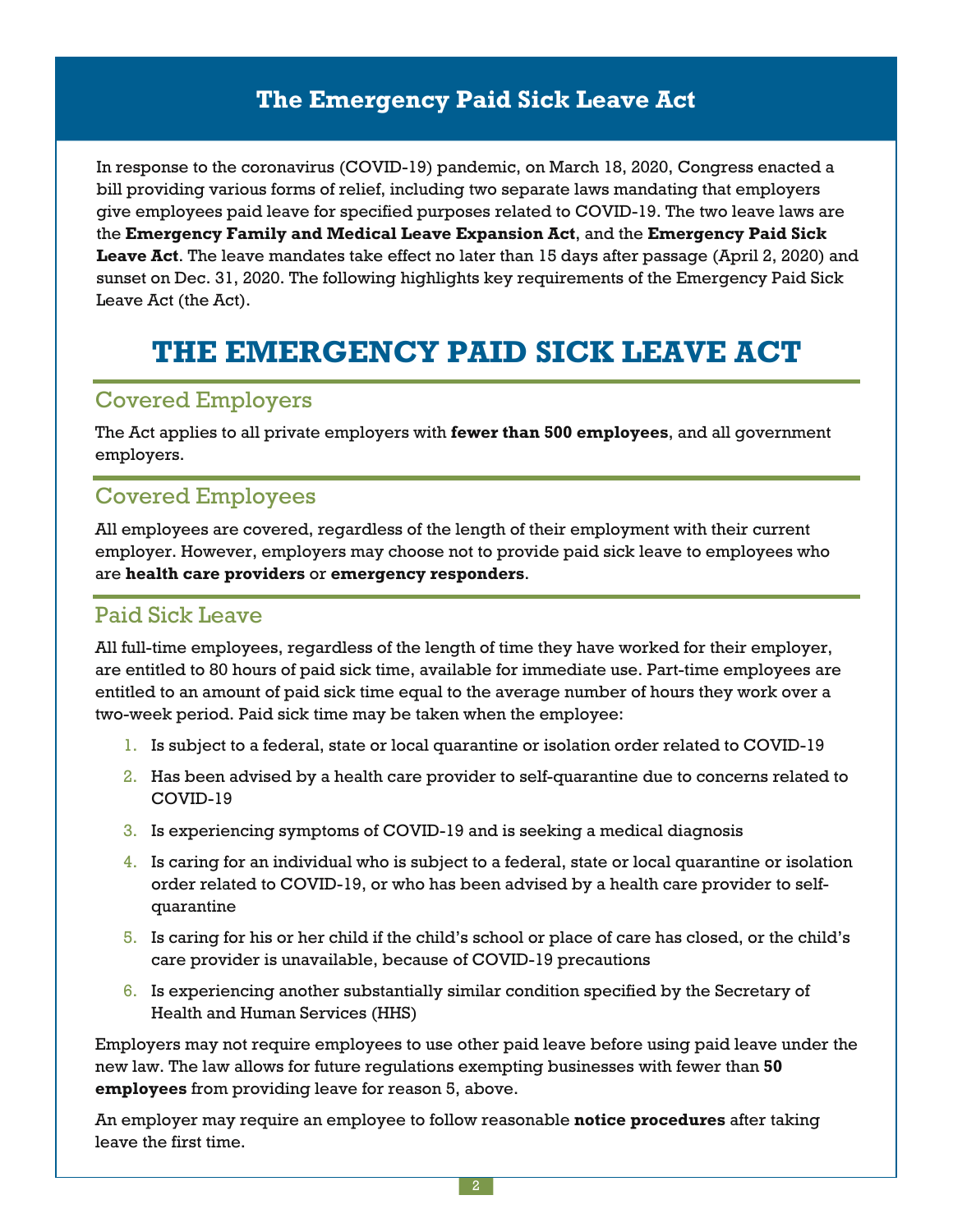# Compensation

Under the Act, employers must pay employees at their regular rate of pay if the employee is taking leave for a reason related to their own symptoms of COVID-19 or exposure to the illness (reasons 1-3 in the list above). Compensation for these workers is capped at **\$511** per day and **\$5,100** per month. Employees who are taking leave to care for family members (reasons 4 and 5 in the list above), and employees whose leave falls under reason 6 in the list above are only entitled to be paid at **two-thirds** of their regular rate.

## Employer Notice Requirements

The Department of Labor is charged with making a required employer notice available within one week of the law's passage. Employers must post the notice in conspicuous places on their premises, where notices to employees are customarily posted.

## Enforcement

Employers who violate the new paid sick leave law will be subject to penalties under the federal Fair Labor Standards Act.

### Tax Credit

Employers are entitled to a credit against the tax imposed by section 3111(a) or 3221(a) of the IRS Code for each calendar quarter of an amount equal to 100% of qualified sick leave wages paid. Tax credits are also available for the self-employed.